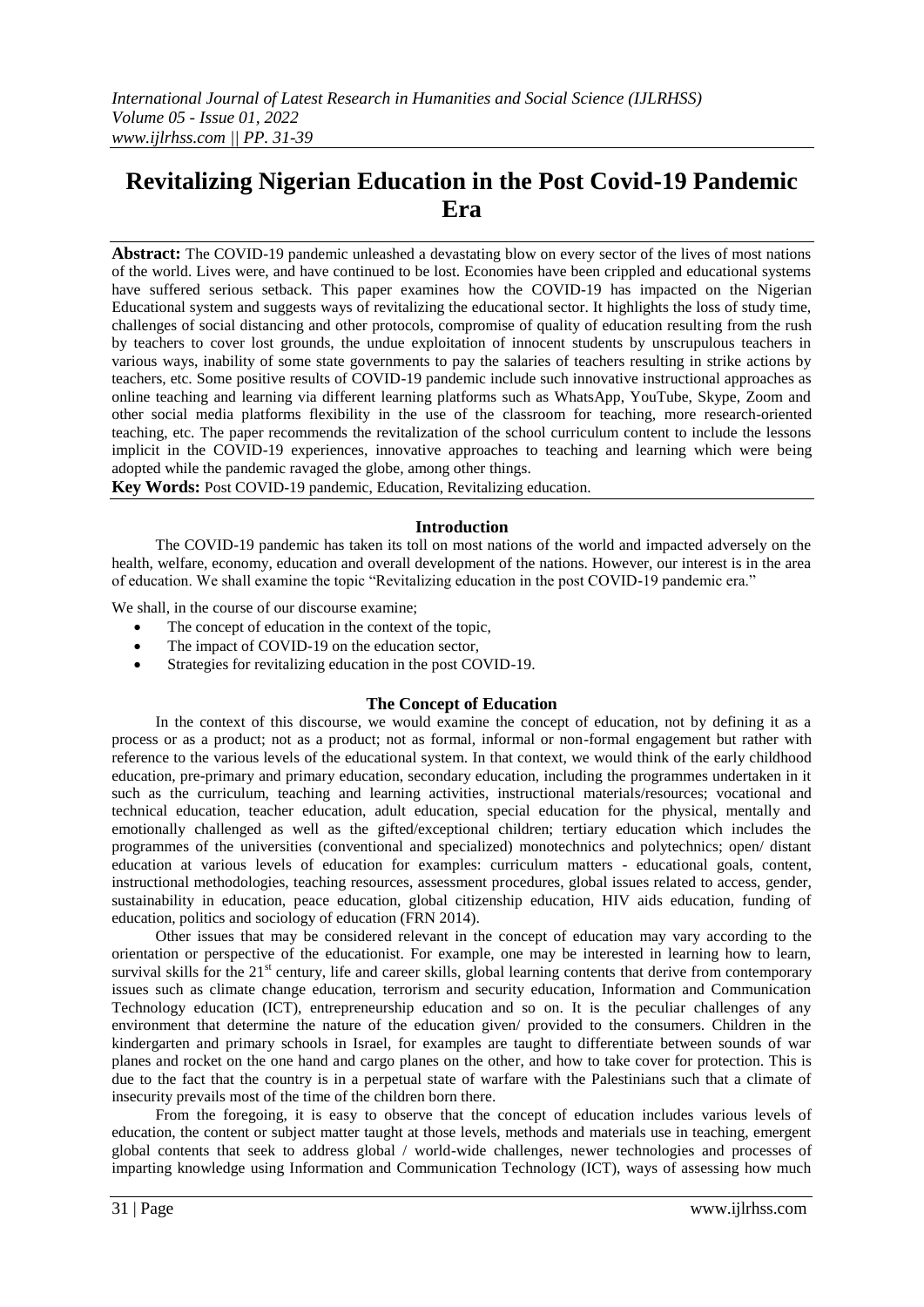### *www.ijlrhss.com || PP. 31-39*

learning has taken place. It includes the flexibility in the classroom organization and strategies for discipline and organization / management (Mkpa, 2021).

### **Negative Impact of Covid-19 Pandemic on Nigerian Education**

The COVID-19 pandemic, the most traumatic global health challenge of the century has dealt a most devastating blow on the educational system of the entire world in general, and Nigeria in particular. Below are some negative effects on the Nigerian educational system.

### **Loss of Precious Study Time**

In Nigeria and in many other parts of the world, the pandemic resulted in the loss of useful study time. Almost one academic session was lost in Nigeria as institutions of learning from the primary to the tertiary levels were locked down. With the closure of schools, precious study time was lost. As we know, time lost can never be regained.

### **Rush to Cover Lost Grounds Compromises Quality**

When, after one year, schools reopened, most institutions did not want to lose the academic year. As a result, there were adjustments in the academic timetables such that semesters were shortened in order to regain lost grounds. Lecturers had to rush their lectures and examination timetables were fixed/scheduled even when very little/few topics had been covered/taught by lecturers from the course outlines. There were cases in which less than a quarter of the topics in the course outlines were covered and examinations were scheduled. Lecturers would normally try to be "nice' to the students by giving them "areas of concentration" from the few topics that were either taught or from where the student would be expected to go and read – up on their own and prepare their private notes in order to pass the examinations. The results was that very little would be learnt by the students even when they are scored "A" or "B". The "A" scores are those who wrote the best out of in the few topics identified as "areas of concentration" which might just have covered four out of about fifteen topics listed in the course outline. The rest of the eleven topics would not be taught, and yet the course would be said to have been covered. Quality is obviously compromised.

### **Staff Salaries were not paid in some Institutions**

In many state-owned tertiary institutions, and at all levels of the educational system, (pre-primary through tertiary) staff salaries were either not paid at all during the lock-down, or drastically reduced/ slashed. This resulted from the fact that students/learners were not in school to pay school fees. As a result there was no money with which to pay the staff salaries. The hardship and misery which this situation inflicted on lecturers, teachers, instructors at various levels of education are better imagined than experienced. There were cases in which both husbands and wives were lectures/teachers in the same institution, and they were expected to pay school fees for their children and wards in schools. I know some tertiary institutions that are owing their staff as much as seven months salaries, and the lecturers are expected to be teaching when the lock-down was over and schools reopened.

### **Strike Actions in Institutions of learning**

Many staff unions in tertiary institutions, especially the state-owned ones, have embarked on strike actions to press home their demand for the payment of their unpaid salaries. Even the primary and secondary school teachers in those state owned institutions took part in the said strike actions as they demanded to be paid their salary arrears. Schools in Abia State are a case in point. I was expected to lead a team of resources persons to start a Teacher Professional Development Programme Organized by the Universal Basic Education Commission for Basic Education Teachers in Abia State in January 2021, but as a result of the strike action embarked on by the Basic Education teachers, the capacity building programme was delayed for about two months during which the Government and the Teachers' Trade Unions negotiated a peace accord on the basis of which schools reopened.

The additional loss of learning/study time which resulted from the teachers' strike action, further complicated the problem of loss of precious study/teaching time. It is easy to guess how little the children studied in the state owned schools. When this trend prevails in most parts of the country, we can easily understand why our quality of education in Nigeria is looked down upon by the developed countries.

### **Production of Half-Baked Graduates**

The above stated scenario implies that, and explains why we in Nigeria appear to produce half-backed school leavers. It has become a trend that short periods of inferior academic work alternates very frequently with longer periods of strike actions in Nigeria. The result is that our graduates are regarded elsewhere as inferior. They are often subjected to additional qualifying tests/assessments/examinations in order to prove their capacity in many foreign countries, especially in such specialized professional fields of study as medicine, law, engineering, etc.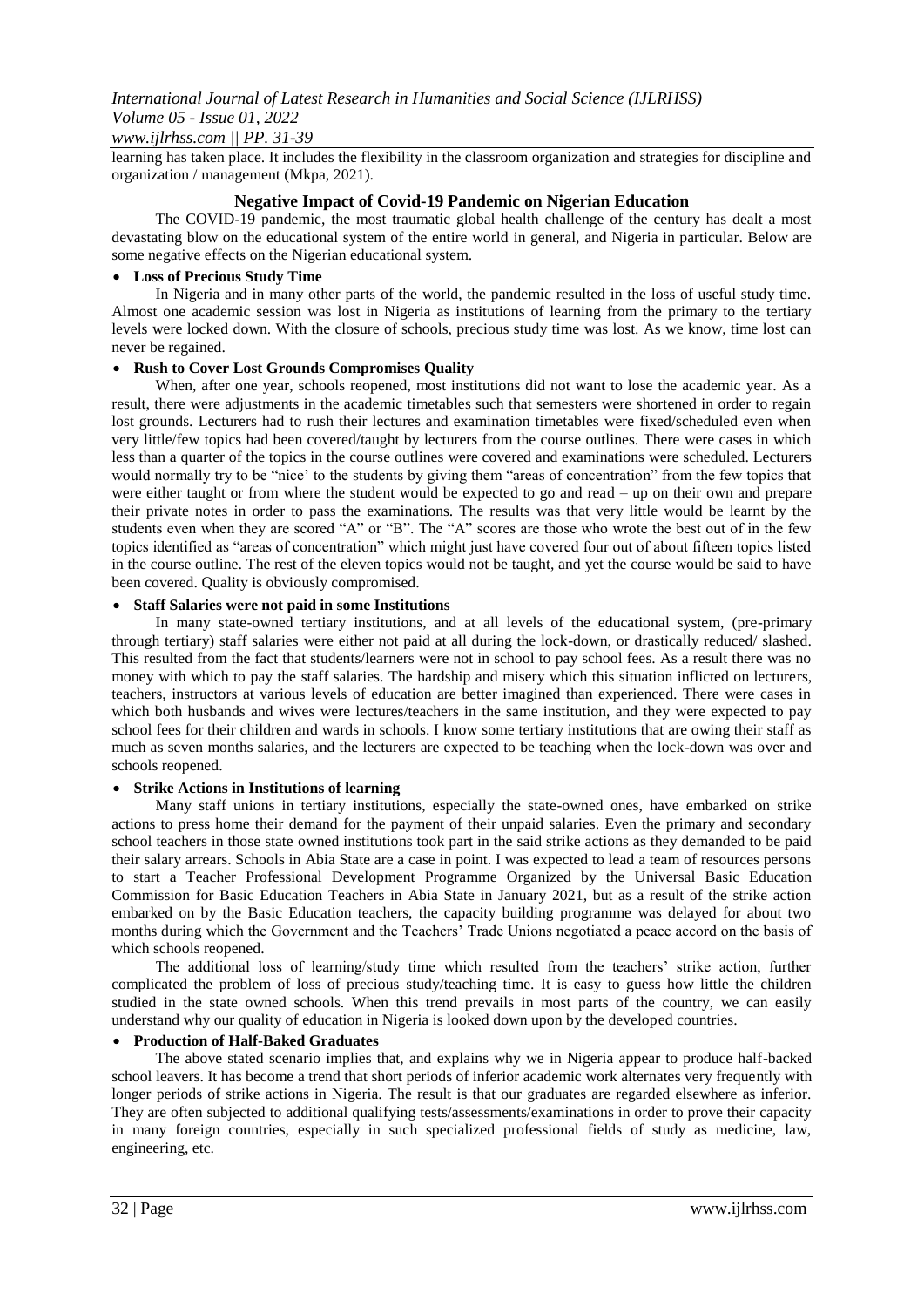### **Exploitation of Students by Lecturers**

It is an established fact that in some tertiary instructions, some unscrupulous staff exploit students in various ways ranging from sale of grades for money, sexual harassment, intimidation, to substitution of money for assignments and attendance to lecturers, etc (Mkpa 2020; 2019). The Covid-19 Pandemic is known to have offered those irresponsible tertiary level teachers the opportunity to exploit students who are not serious with their studies. Many students were certainly not doing any serious studies if any at all during the about one year of the Covid-19 period. As a result, they had forgotten much of their course contents during the lock-down. Many students engaged in several non-academic ventures when it appeared that the period of lock-down was getting protracted.

When, eventually schools reopened and most institutions published examination timetables which demanded that students should return and take examinations on courses they had not read up since nearly one year, there was panic among the students. The vicious lecturers, in most cases, cashed in on the unpreparedness of the students to make their usual unprofessional demands which amounted to exploitation and gross misconduct on the part of the teachers.

This behaviour should not be tolerated in any Nigerian university by any Vice-Chancellor who knows his/her job and wishes to live up to the expectations of the educational stakeholders. To muster the courage to confront the malaise calls for special grace and determination which are lacking among many institutional leaders. What strategies institutions should adopt to address these obnoxious practices should be the serious concern of institutional Senates and Academic Boards.

#### **Social Distancing in Classrooms and Hostels**

One of the Covid-19 protocols is the keeping of social distancing in classrooms, hostels/halls of residence and elsewhere that students meet/converge. While the intention is to ensure the protection of students from contamination, there is no doubt that it imposes extra stress of space, energy, time etc on the institution and staff.

If strictly observed, the following are some of are the implications:

- i) A lecture in which many students are involved may have to be delivered twice the number of times originally meant for the said lecture due to the spacing out by students. This may cause a delay in completing the programme.
- ii) More spacious accommodation/lecture halls would be required by institutions which may be unable to fund the construction of the facility.
- iii) More funds would be required to pay a lecturer who must teach a course twice or more times in an attempt to maintain social distancing.
- iv) The stress on lecturers repeating their teaching several times in an attempt to maintain social distancing is dangerous to the staffs' mental and physical health even if they are paid for the extra Job.
- v) To achieve social distancing in halls of residence could be an uphill task for many institutions especially in schools where hostel accommodation is already tight.
- vi) The maintainability of social distancing automatically reduces the number of individuals who may participate in ceremonies of schools, colleges and universities for example - matriculation and convocation ceremonies or public lectures.

#### **Financial Implication of Other Covid-19 Protocols**

In addition to social distancing, Covid-19 regulations include, and demand on educational institutions, the provision of facilities for hand-washing with soap and running water, wearing of face masks, facilities for quarantine of persons suspected to be having the symptoms of the ailment among others.

One will easily agree that these requirements involve extra financial costs both on individuals/parents/educational stakeholders and the management of educational institutions. In many cases, Governments may not provide adequately for these facilities. In such cases, what do you do? How would Educational Institutions vacate facilities meant for other uses and convert them to serve as quarantine wards. In the alternative, how easy is it for schools to build such halls or medical centers and employ health workers for monitoring Covid-19 suspected patients. The Personal Protection Equipment (PPE) can be another issue for the institutions, in terms of their acquisition and effective utilization.

From the foregoing, we can observe that Covid-19 has not been friendly to the educational system. It has brought delay, in learners' academic programmes, economic/financial stress on educational stakeholders and governments, compromised the quality of educational offered to students, created crisis and strike actions leading to more loss of time for teaching and learning, produced inferior quality students and school leavers, and led to exploitation of students by irresponsible staff. The question arises as to whether there are any merits, or benefits associated with the Covid-19 pandemic in relation to the education sector. Some merits can be identified as follows: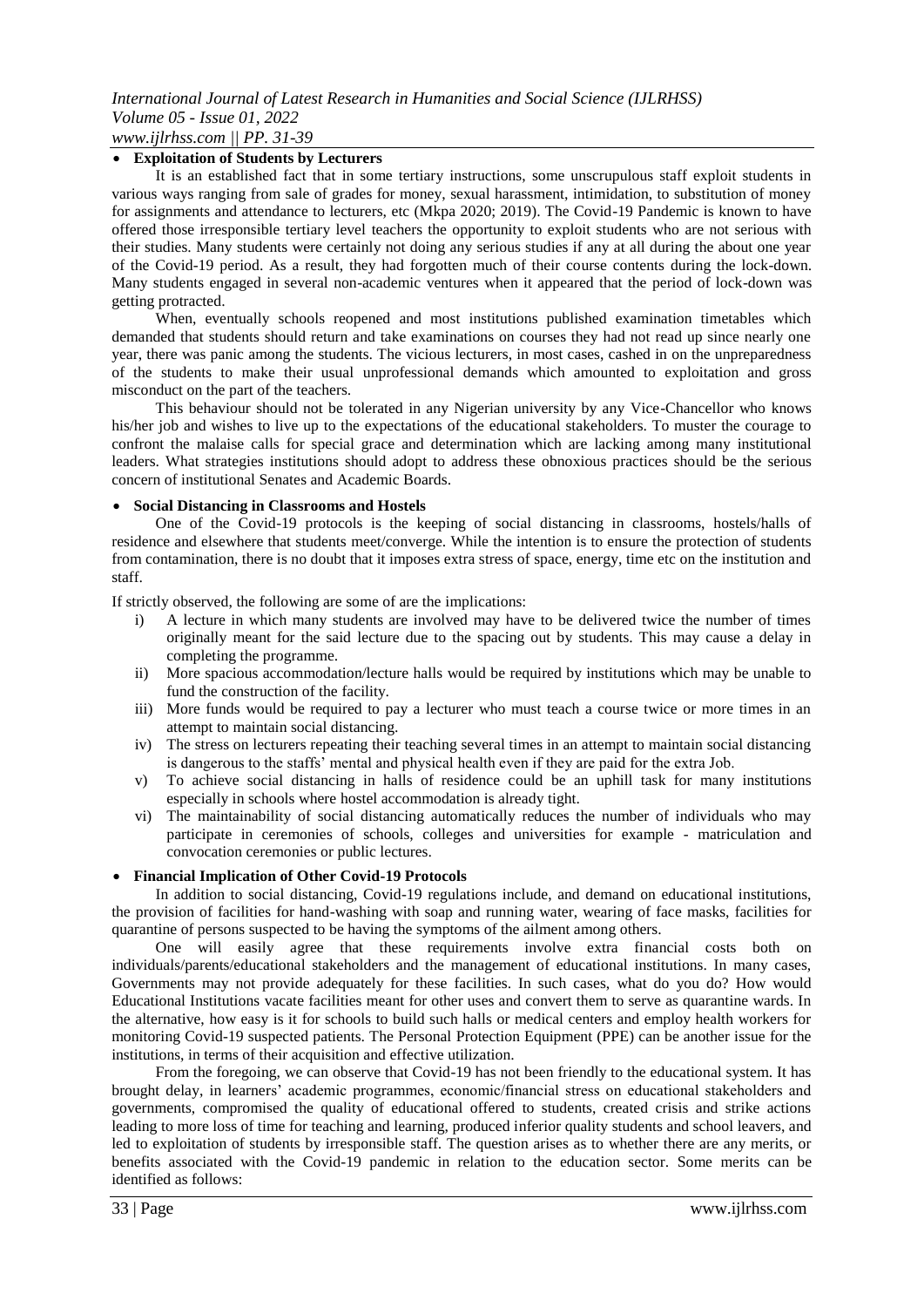### **Positive Effects of the Covid-19 on Education i) More Students and Teachers Became More ICT Compliant**

One very vital result of Covid-19 Pandemic in the education sector is that it has cultivated a generation of hitherto "analogue" students and staff into "digital" individuals. As a result of the Covid-19 protocol of social distancing, the classrooms could no longer accommodate all the students that would ordinarily have clustered within one classroom. The directive against having people crowded together at a place made possible the use of technological approaches which both staff and students had to key into. The use of smart phones for on-line lectures became the norm. On-line lessons and zoom meetings have become common-place. Staff and students who were unfamiliar with the ICT are now helplessly learning to utilize the newer technologies. Through deliberate programmes of self-help, both staff and students are now learning to utilize the computers and smartphones. This is a positive development that holds positive promise of improved digital approach to teaching, learning and research.

### **ii) More Flexible Teaching / Learning Approaches**

The Covid-19 Pandemic has led to and facilitated the application of more flexible approaches to teaching and learning. The use of other approaches than the rigid formal classroom regime is another merit of the Covid-19 Pandemic. Virtual teaching, becomes an alternative to the physical presence of the learners and teachers in one classroom environment. This is healthier and more life-saving. Distance ceases to be a barrier to both teachers and learners as students are able to join the class no matter how far away they may be from the teacher or the formal classroom. Teachers on their part are glad to teach from the comfort of their homes or some other places of their interest as teaching/learning became ubiquitous. We must however note that sometimes connectivity may be hampered by factors beyond the control of teachers and students. When, and in an environment where availability of electricity is a serious challenge, this mode of teaching undoubtedly is-grossly handicapped.

#### **iii) More Realistic Assessment due to Social Distancing**

One of the Covid-19 protocols is social distancing which demands that people should stay at least two meters (about 6 feet) from one another. When this is applied in the teaching situation, we are sure that students work on their individual bases. They can work independently, think independently, and respond to the teacher's questions on the basis of their individual abilities. We are surer as teachers, that any response from a student is a result of his or her personal effort. The same is even true of the assessment scenario. When the students sit two meters apart from each other, the possibility of examination malpractices is greatly reduced. This protocol may not be a very pleasant one for dull students who would depend on cheating to pass their examinations. When students sit two meters apart, invigilators are more able to monitor the class and detect any form of malpractices during examination.

#### **iv) Global Interaction in Education**

One important merit of COVID-19 is the educational opportunity it has offered for nations to interact amongst themselves such that people in a given country can learn from the goings on in different countries.

This cross fertilization of ideas has facilitated educational innovations in countries where such innovations would either not have taken place or been delayed. From other countries, it is possible to learn to innovate in such areas as protection of lives of learners and their teachers; creative ways of teaching and learning, enrichment of the curriculum, flexibility of the teaching/learning environment, resources that can be effectively utilized to facilitate effective instruction across distant lands, and in general, improved application of ICT in education.

### **v) More Research-Oriented Teaching and Learning:**

An important result of the COVID-19 pandemic is the boost it has given to research-oriented teaching and learning. Due to the lock-down that restricted direct contact of students and teachers, many instructors not only resorted to online teaching, but also subjected learners to investigative learning such that tasks were assigned and students were expected to go online to discover for themselves vital information which the teacher could ordinarily have dished our to them. In many cases, the learning tasks challenged students to research into fields and curricular areas that enriched their knowledge and made them more informed students. Instead of the formal procedure of note-dictation of the teacher, students are now in a position to inform the teacher their findings from projects assigned to them to execute.

This is obviously a more productive, more result-oriented and more enriching approach to teaching and learning. This approach exposes students to independent study, builds confidence in them and makes them able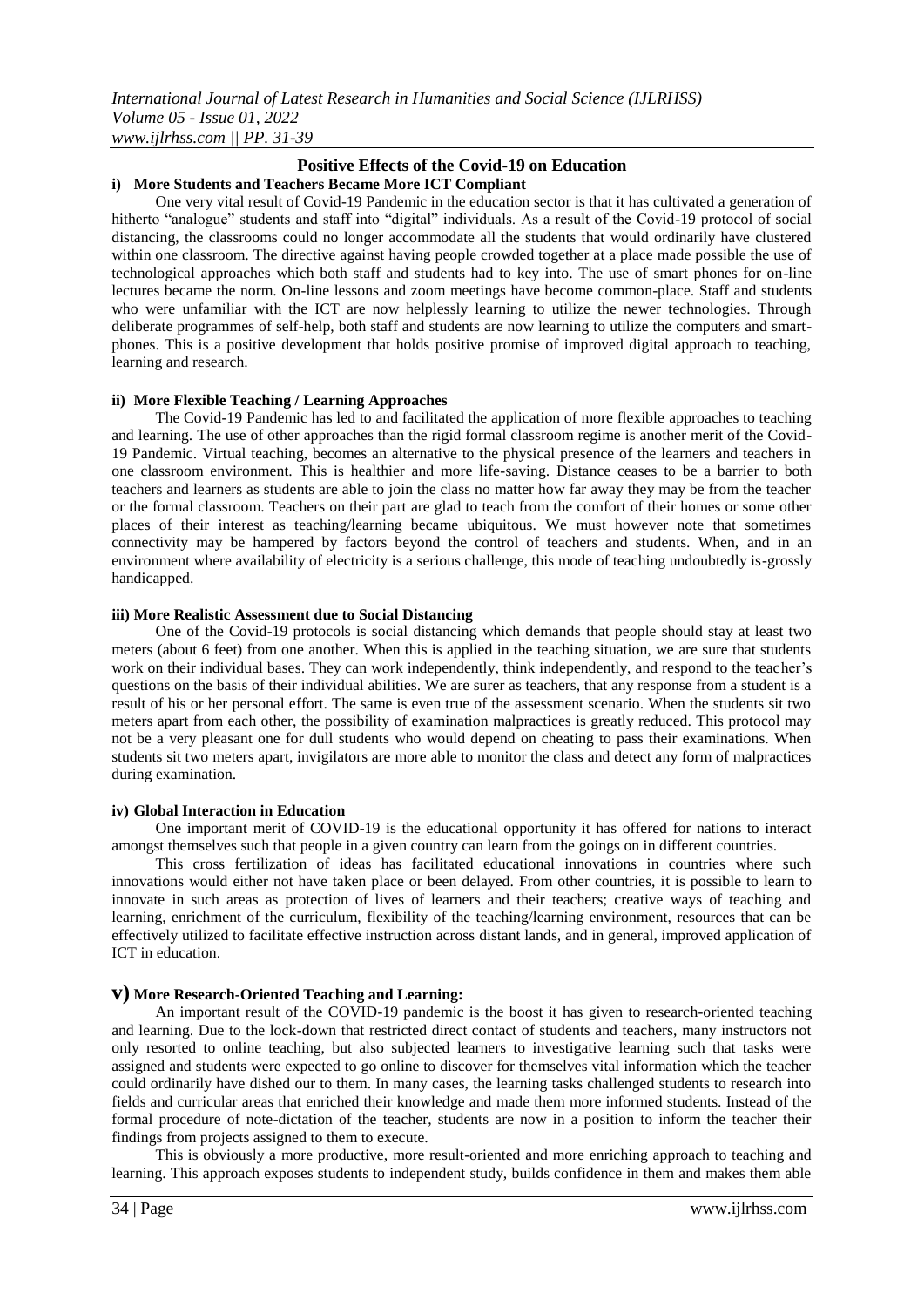### *www.ijlrhss.com || PP. 31-39*

to lead others in discussions on topics that they investigated. These are competencies which rote learning or note-dictation approach would not equip learners with.

### **vi) Solid Foundation for ICT Laid for Nigerian Children:**

Undoubtedly, many Nigerian children became better acquainted with the Information Communication Technology as a result of the COVID-19 pandemic. Some state governments procured and generously distributed laptops to children whose parents would otherwise not have been able to acquire them. This is a step in the right direction in an effort to equip our children with ICT competence. When such foundation is laid, it prognosticates success in future educational endeavors of the children, especially when such children are taught the robust potentials of the ICT facilities by reliable and knowledgeable teachers. Thus, it is not enough to dump laptops in schools. Expert teachers need to be deployed to teach the learners the full range of the uses and capabilities of the facility.

Then and only then would it make sense to supply the items to schools.

These points creates the need for specialized training to be arranged for instructors/teachers at the preprimary/primary and even secondary school levels for the specific purpose of enriching the teachers with ALL that they need to guide the young learners appropriately. Digital compliance is the maxim for the present and future of any developing country.

### **What to Revitalize**

It is pretty obvious that we would need to consolidate the gains of the COVID-19 pandemic. Those six benefits, merits, gains, advantages and positive effects of the pandemic mentioned above need to be strengthened while we discourage the negative consequences. Furthermore, the following areas are necessary for revitalization:

- 1. **The Curriculum of our Schools:** The COVID-19 pandemic has necessitated a more intensive study of infectious diseases in our schools. If the disease, as at April 2021, has claimed almost six hundred thousand lives in the United States and much more over the world, and the prediction is the emergence of other variants of it, the obvious conclusion is that the end is not going to be immediate. The need to intensify the study of both the COVID-19 and other similar infectious diseases becomes obvious. Our school curricula should therefore educate learners on its nature, origins, peculiar features, mode of spread, prevention protocols.
- 2. **Unity of Global Challenges:** The schools should teach the fact of unity of challenges that affect the globe. The story of the spread across all continents of the world should be taught so that people would learn that what happens in one part of the world can impact on all other parts of the globe. The implication, among other things are the need for caution in engineering the spread of diseases and concerted action in the control of the said disease. This fact becomes a principle that should condition the global psyche as events unfold. Thus, other challenges that may erupt in the future should be addressed using a similar template to the one adopted in grappling with COVID-19.
- 3. **Variant Mutants of COVID-19:** It will be interesting for our schools to investigate the variant mutants of the pandemic with a view to discovering what things are peculiar to each mutant. For example, we need to know the differences between the UK and the Nigerian variant and why the difference; how each one is treated, and the preventive strategy for each; the effectiveness of the vaccines on each variant and research findings about each one, e.g. conditions under which each one thrives and personality characteristics that are more vulnerable to each variant, etc. It will also be necessary to document the predictions about the future of each variant e.g. the likelihood of a resurgence or of its elimination.
- 4. **Thoughts about Death and Hereafter:** The rate of spread, the statistics of fatalities and the projections about the mortality rates in parts of the world should conjure a thought in the hearts of people that it could be any person's turn to die at anytime from the infection. This thought should in turn lead to an intensive study of the destiny of the human soul at death. People tend to think of death when they begin to grow old, but the available evidence from the COVID-19 pandemic confirms that persons of all ages are capable of dying of the infection. As a result, the concern about the destination of souls should belong to both the young and the old. We should, no matter what religion we belong to, create time to study our beliefs with a view to doing all in our power to ensure that we do not suffer in hell; As we know, both the Christian and Muslim religions believe that there is hell fire prepared for the unrighteous persons. Our school curriculum as well as other non-formal education sectors such as the homes, churches, mosques, and mass media should, more than ever before, intensity their teachings in order to help to more effectively transform the lives of humankind towards more responsible lifestyle and behavior.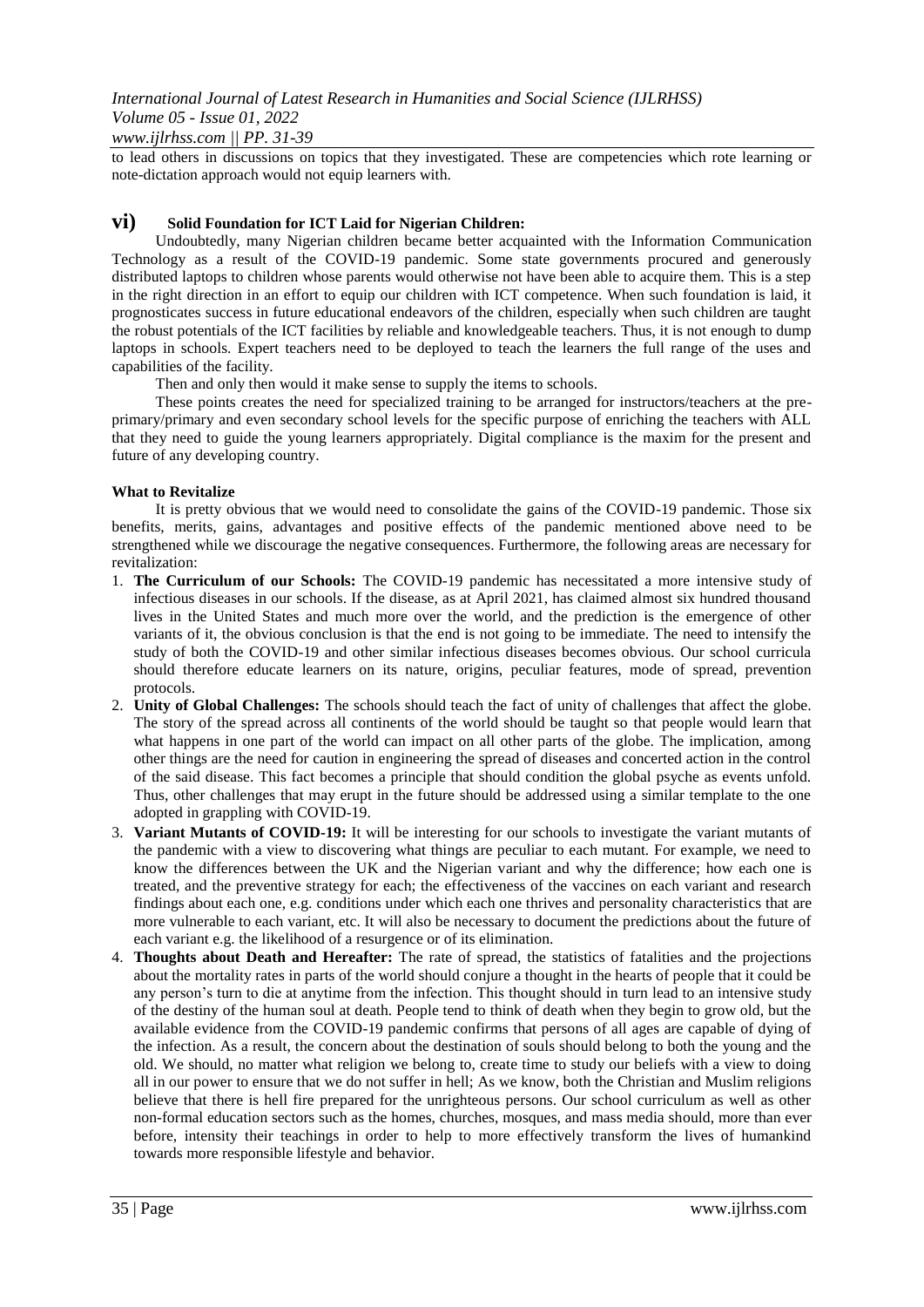*www.ijlrhss.com || PP. 31-39*

5. **Research into Locally Produced Vaccines and Personal Protective Equipment (PPE) and African Traditional Medicines:** Our educational and research institutes should be challenged to undertake intensive research into locally produced vaccines that suit our peculiar environment. We are witnesses to the trend that countries that produce the vaccines use them first on their own people in order to first save their lives before exporting to other parts of the world. Furthermore, we observe that vaccines tend to adapt to the environments where they are produced, especially with respect to conditions of preservation (temperaturewise). We in Africa should be able to produce our own locally made vaccines that can be preserved under our peculiar temperature and other conditions. Our school curricula ought to, at the tertiary level offer the needed knowledge that would lead to the production of the said vaccine so that we can take our own destiny in our own hands in the health sector.

Related to the above is the need for a conscious support to the development of African traditional medicines. It is often hypothesized that our local herbs and spices joined hands with the hot temperature of our environment to stave off the intensity of the COVID-19 pandemic in the African continent. Our schools should consciously investigate the efficacy of our traditional herbs, roots, spices, etc to empirically establish their efficacy both in the attack of COVID-19 and on other ailments that attack our people. Such findings are worthwhile fields to explore and revitalize in the botanical, pharmaceutical/medical sciences.

6. **Teaching and Learning Approaches:** The school curriculum document is highly ineffective in bringing about the desired learning unless it is transformed into the operating curriculum through the application of functional instructional approaches (Mkpa).

It would appear that the COVID-19 pandemic recorded a very substantial impact on the innovative strategies of teaching and learning, which strategies need to be consolidated. We had observed elsewhere that the concept of innovation is relative because what is an innovation in a given part of the world may not be so taken elsewhere, whereas the use of computers may be seen as an innovation in some developing parts of the world, the Western world would not share that view since it has been in use for many decades in those places. However, we shall present below, some more innovative approaches which COVID-19 has inspired us to consolidate.

**Online Approaches:** COVID-19 pandemic has popularized online approaches to teaching and learning. Earlier before the pandemic, such approaches as distance learning, using social media like whatsapp, e-mail, facebook among others were gaining popularity as a result of adapting to digital teaching and learning and in some cases, they were proving to be as effective, if not more effective than the conventional instructional approach. The increasing emphasis on blended learning and application of technology in the online leading – learning process have facilitated the widespread use of whatsapp as a mobile-learning instructional tool (Fritschi & Wolf, 2012). Mobile-learning (m-learning) emphasizes that learning can take place wherever one finds oneself using wireless devices and in various formats (Pack, 2011; Izyan & Mohammed, 2016). There is evidence that tertiary level students have shown positive attitude towards the whatsapp as a learning tool (Aisha, 2014) and that the approach does facilitate the learning and retention of any learned material (Andriotis, 2017, Ashiyan & Salechi, 2016, Ayeni & Mkpa, 2019). However, at the hit of the pandemic, several online/virtual teaching and learning erupted such as Zoom, YouTube, Udemy etc.

While the COVID-19 pandemic raged federal and state governments in Nigeria encouraged educational institutions to utilize online facilities to promote teaching and learning as a strategy for minimizing the devastating effect of the scourge. In many tertiary institutions online learning platform such as whatsapp, Skype, YouTube and Zoom among others were profoundly used and these platforms did produce significant positive effects among learners and their teachers. We need to revitalize their use by consciously utilizing them in the post lock-down era so that their potentials could be fully tapped for the benefit of the staff and students.

Meetings and conferences were held using the Zoom application. This proved safer than the risk of direct personal contacts among people. In-spite of the challenges posed by the network and students' access to the needed smart phones, laptops and data, we need to fully utilize the merits of the zoom facility and the likes. They are safer, cheaper and more convenient.

Tele-conferencing and conference calls are also approaches for the future that can facilitate academic interactions among learners, teachers, professionals and specialists. In tele-conferencing, someone in a given part of the world can participate and make contributions to a conference (which could be an academic, professional) taking place in places very distant from the participants.

In conference calls, a number of persons may be connected through the mobile phone for the purpose of sharing ideas on a variety of issues, subject matters, teacher's assignments, projects, etc, all these taking place in comfort of the participants' environments. Again, the merits of economy of resources, security and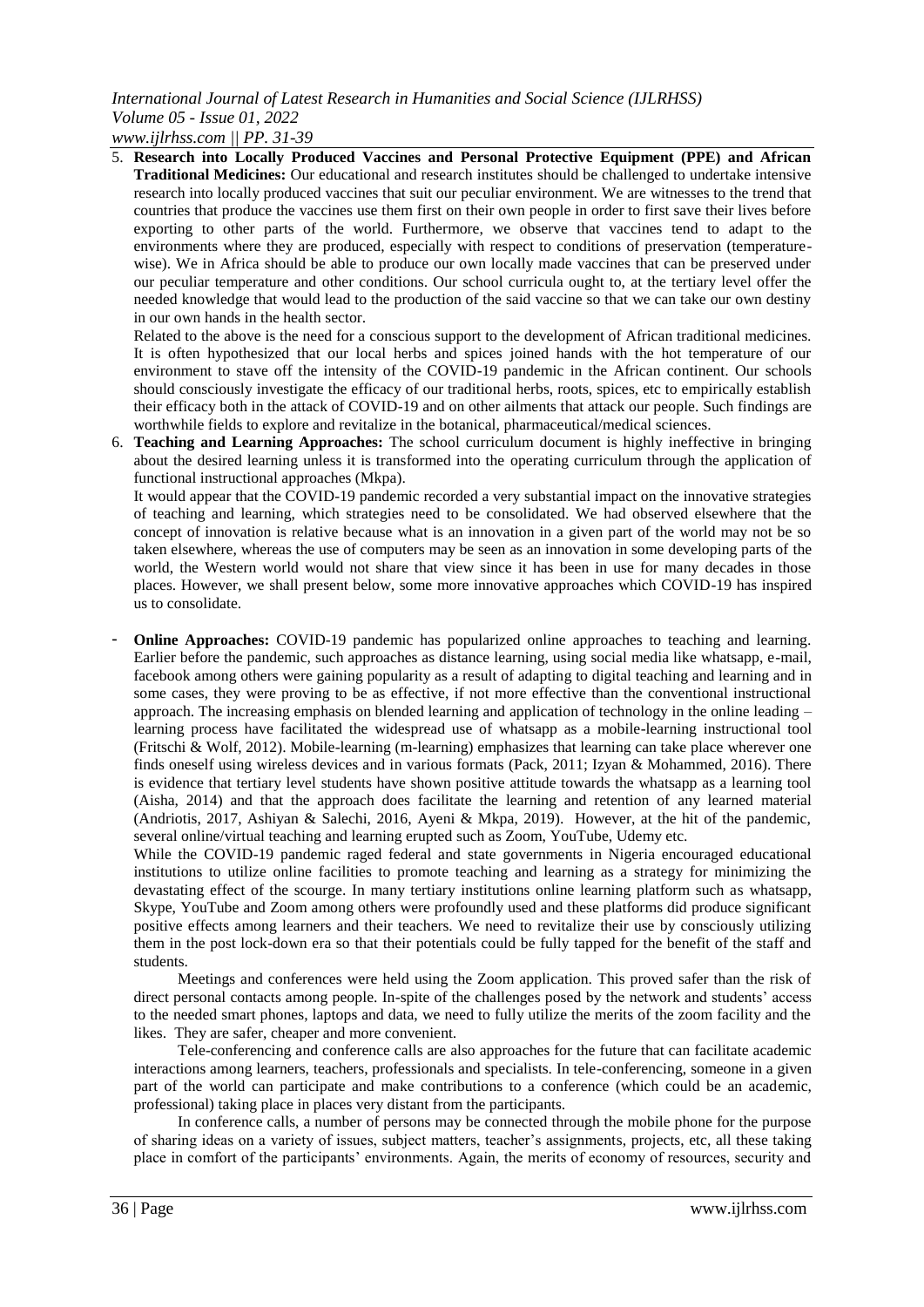*www.ijlrhss.com || PP. 31-39*

stress-free interaction are obvious. We need to popularize the approach in order to make teaching and learning more flexible.

Learning packages can very effectively be delivered via digital technologies. Teachers and students must key into modernity in order to benefit maximally from the rich potentials of online engagements.

- **Flexibility of the Classroom Concept:** The concept of the classroom, in the traditional sense is the space provided in the formal school system where teachers and learners assemble for the purpose of curriculum implementation.

The COVID-19 pandemic has tended to modify, if not completely change that concept to include what Jung (2002) called Virtual Classroom. The idea is that we need to shift from that traditional rigid formality of a centralized assembly and sitting arrangement where all learners and teachers must be found if teaching and learning must take place. From our foregoing discussion, we can appreciate that teaching and learning can take place anywhere and anytime that both teachers and learners find convenient. This should be a trend that we need to revitalize as we move towards the future.

Even the structure of the current classrooms need to be revisited as we press for innovative transformation of our school system. We believe that the architectural designs and structures of future classrooms will provide for such facilities as media lounge – space for wireless internet, flat screen TV, book shelves, soft drink/tea/food and similar spaces where groups of learners can meet for carrying out creative projects or tasks. Chairs for sitting should be soft and comfortable.

This implies that the buildings should be constructed in line with modernity, providing security of all the valuable items of furniture and teaching-learning gadgets. The basic principle is that the learning environment should be radically different from today's stereotypical structure with unprotected facilities and predictable features (Mkpa, 2021).

- **Inquiry and Project-Based Learning:** The COVID-19 pandemic, among other things inspired personalized learning whereby teachers from their various distances during the lock-down assigned tasks to students in form of projects which they needed to execute via the inquiry and project approaches. Such projects did not limit student to any classrooms but challenged them to move out to the society to gain real-world experiences through which the benefits included the acquisition of useful technical skills (Hermington, Parker & Boarse, 2014). The merits of this approach to learning far outweigh the conventional practice whereby learners depend on the notes prepared by teachers and dictated to the class to copy. There is, in this traditional approach, no opportunity for the learner to gain an independent and functional experience that could be a reference point in his/her life outside the classroom. The real-world experience gained through guided inquiry, which the lock-down period necessitated, is a great asset to the learners. The approach enables the learner to become a better and more enriched student, in terms of acquisition of knowledge, research skills, and concomitant socio-psychological and emotional disposition needed for proper adjustment as a confident student (Azubike, 2015; Agboola and Onyemede, 2007; Azeredo, Gomky & Siebet, 2009). The merits of the guided discovery need to be consolidated in our students as we revitalize the educational system.
- **More Flexible and Credible Assessment of Learners:** The COVID-19 lockdown created a compelling need for social distancing in the classrooms. The task oriented assignments which teachers gave to learners, resulted in activities that were not limited to paper-pencil tests. On the contrary, projects were assigned to students who had to undertake the tasks which sometimes were reported as seminar papers, written reports which were submitted online and individual term papers. Since students could not assemble in one place to write the usual type of examinations, the project reports became very useful substitutes. In fact, they were better alternatives because many students executed the tasks on their own without any assistance from colleagues, who were in far away places. We could then vouch for the originality of responses by students.

Furthermore, in situations where students could assemble in one place to take examinations, the social distances guaranteed the absence of the usual examination malpractices that usually took place when students were in close proximity. Although dull students would not be happy with the social distancing policy, there is no doubt that it guarantees more credible assessment results. Such distances should be maintained and sustained even in the post COVID-19 pandemic era.

More ICT Compliant Teachers and Learners: One of the most significant outcomes of COVID-19 pandemic is the cultivation of teachers and learners who have become more familiar with the digital culture.

-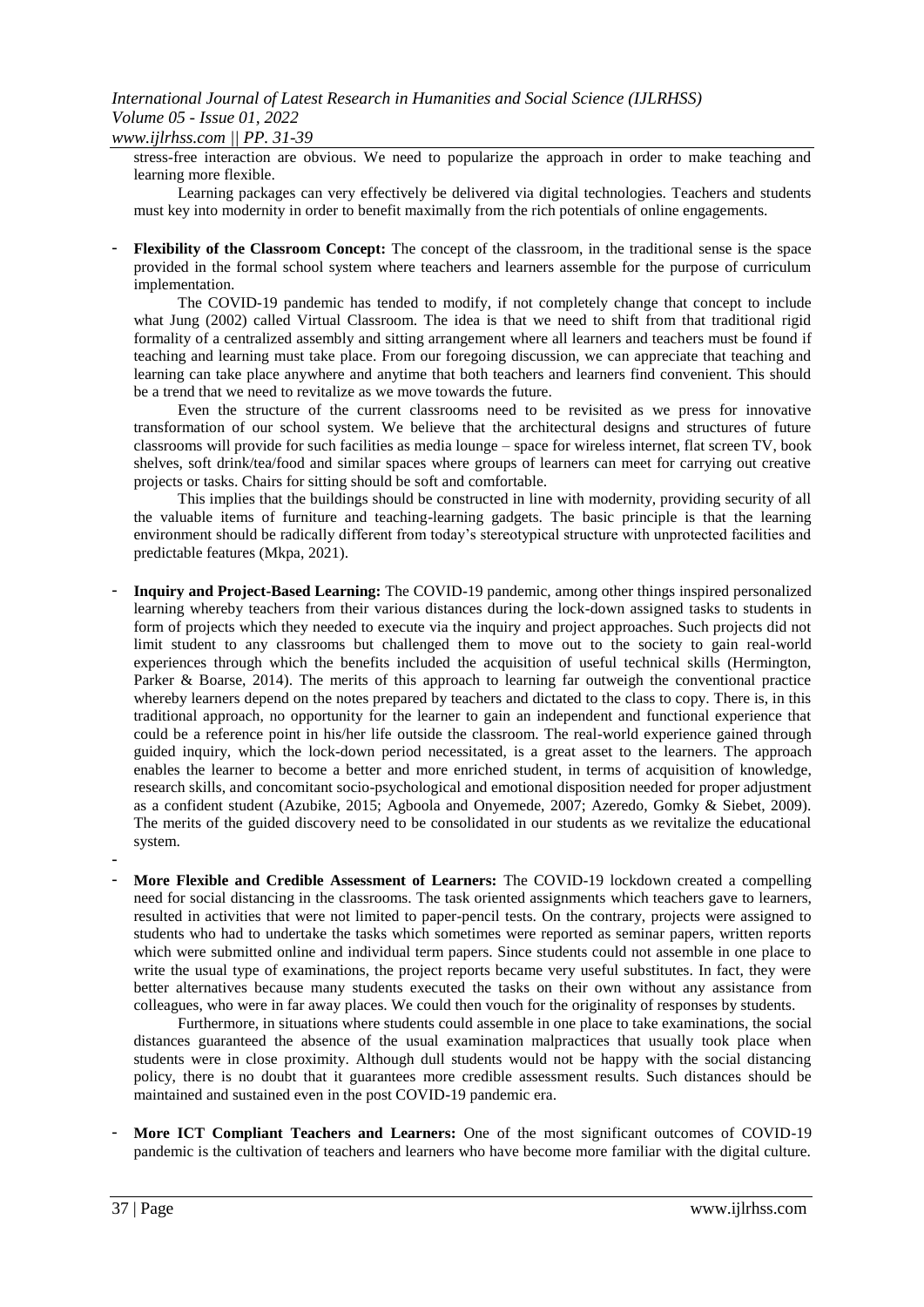### *www.ijlrhss.com || PP. 31-39*

Since the usual classroom interactions were either minimized or totally suspended, and yet leaning had to be carried on using the digital approach, both teachers and students had no choice but to adjust to the trend.

Many teachers and students who could not operate the computers had to subject themselves to the tutorials that improved their competences. Today, the population of teachers and students who are able to perform some operations using the computer has increased, although we do not yet have the empirical data to give precise figures.

Various governments have supported schools in acquiring modern ICT facilities. Interactive boards and replacing blackboards in some higher educational institutions and rich private schools. Laptops are increasingly becoming available among both teachers and students. These are trends that need to be sustained.

### **Summary**

### **The Roles of Teachers, Government and Student**

### **Teachers**

Teachers must reformat their psyche.

- Recognize the uniqueness of their "Calling"
- Consciously determine to strive for self improvement
- Accept that the destiny of the nation is in their hands
- Think and act more professionally than being trade-union minded
- Focus more on the affective learning outcomes
- Be more learner friendly than they are today.
- Develop self-assessment mechanism
- Strive to improve on professional skills
- Have self-esteem, self confidence
- Be better than yesterday.

### **Government's Role**

- Improve funding for education
- Establish standards for teachers performance
- Create standards for the quality of schools
- Create ICT/Digital compliant school systems
- Establish and sustain child-friendly school environment
- Maintain school boards management committees (functional)
- Provide and sustain security in our schools
- Make the curriculum more relevant
- Sustain teachers professional development programme
- Establish strategic evidence of progress of TDP
- Revive inspectorate and supervisory programme
- Emphasize the spiritual and moral programmes

### **Student's Role**

- Be disciplined
- Be ICT compliant
- Learn how to learn
- $\bullet$  Develop 21<sup>st</sup> Skills
- Focus Entrepreneur skills
- Supposed to apply what they have learned in school in their day-to-day lives
- Should learn to understand, not memories, to pass examinations.
- But be able to apply their skills, ask questions, and understand the importance of education.
- Be active to participation in everyday learning
- Should practice good communication skills and apply hands-on learning.

### **Conclusion**

The COVID-19 pandemic did inflict, and is still inflicting deadly blows on almost all sectors of our daily lives in Nigeria and elsewhere. The educational sector has suffered untold setback in terms of the quality of education, loss of precious time, exploitation of students by unscrupulous teachers, pressure/stress on school facilities, unpaid salaries and wages to teachers, strike actions by staff unions, and more. Some merits however,